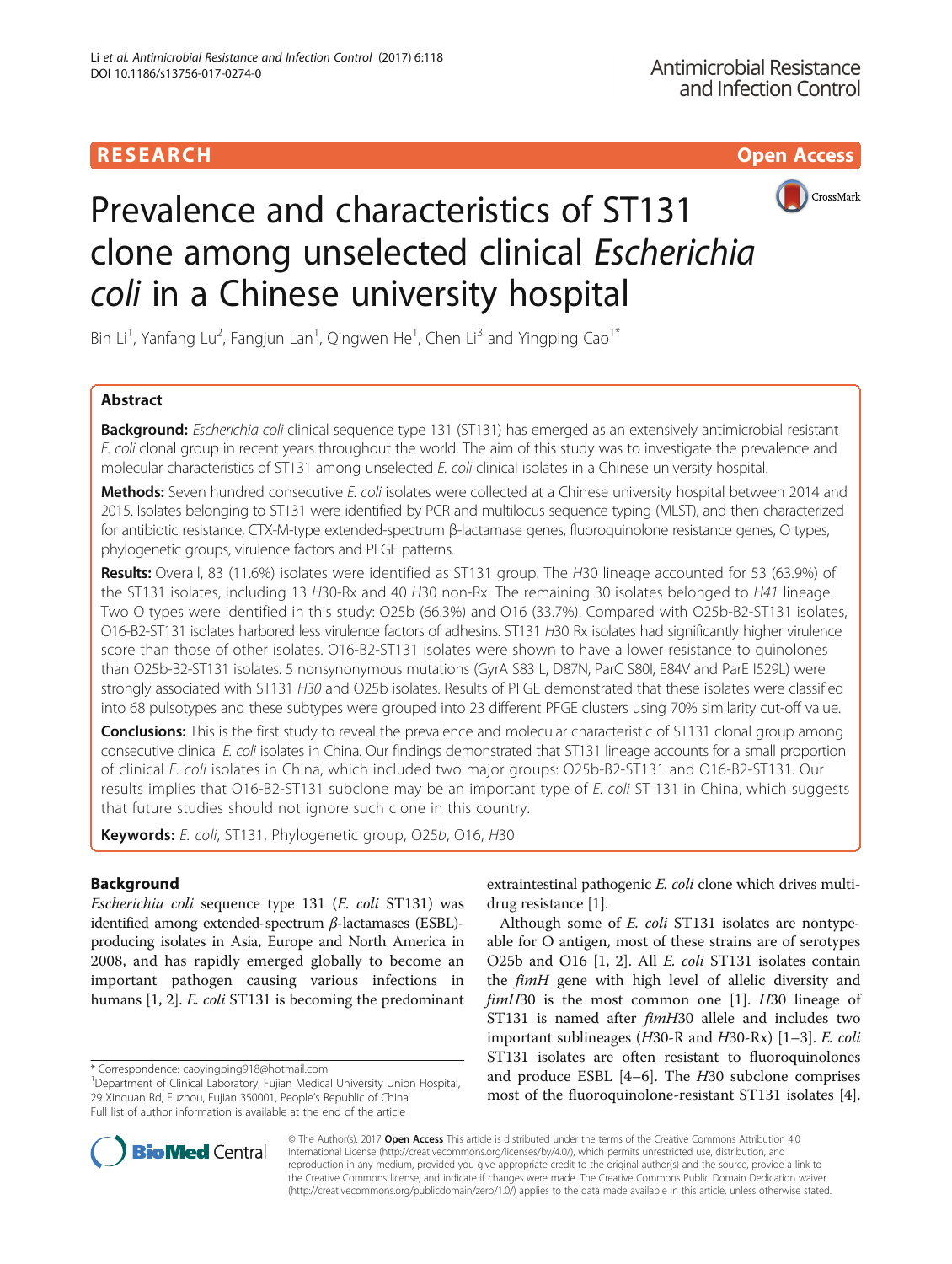The main mechanism of fluoroquinolones resistance in E. coli ST131 isolates is aminoacid substitutions in the quinolone-resistance determining region (QRDR) of gyrA,  $parC$  and  $parE$  [\[1](#page-8-0), [2, 6\]](#page-8-0). Within the H30 subclone, the H30-Rx subset is strongly associated with CTX-M βlactamases [\[1, 2](#page-8-0)].

Regarding the spread of E. coli ST131, most investigations have focused on antimicrobial-resistant isolates, especially those resistant to fluoroquinolones and cephalosporins [[1](#page-8-0), [2](#page-8-0)]. E. coli ST131 has been detected among extendedspectrum β-lactamase-producing or fluoroquinoloneresistant isolates in China [[7](#page-8-0)–[9\]](#page-8-0). However, the prevalence of ST131 among unselected E. coli isolates remains unknown. The aim of this study was to investigate the prevalence and molecular characteristics of ST131 in a collection of 700 unselected clinical E. coli isolates collected at a university hospital in Southern China.

#### Methods

#### Bacterial isolates and screening for ST131

A total of 700 non-duplicate E. coli clinical isolates were consecutively collected at a Chinese university hospital (Fujian Medical University Union Hospital, Fuzhou, Fujian province, China) between August 2014 and August 2015. These isolates were obtained from urine (51.0%), blood (14.7%) and miscellaneous sources (34.3%). Isolates were identified by the Vitek-2 system GNI card (BioMèrieux, Missouri, France). All isolates were screened for ST131 by PCR-based method for ST131-associated SNPs in mdh and gyrB as previous described [[10](#page-8-0)]. All the non-O25b, non-O16 and non-phylogenetic group B2 ST131 strains would be confirmed by multilocus sequence typing (MLST) to be ST131 according to the Achtman scheme using seven housekeeping genes (adk, fumC, gyrB, icd, mdh, purA and recA) [\(http://mlst.ucc.ie/mlst/dbs/Ecoli](http://mlst.ucc.ie/mlst/dbs/Ecoli)). All ST131 isolates detected were further tested by PCR using specific primers for the fimH30 allele for identification of the H30 subclone [\[11\]](#page-8-0). The H30-Rx subclone was identified using allele-specific PCR as previously described [[11](#page-8-0)]. All the H30-PCR negative isolates underwent direct sequenceing of fimH as previously described [[3](#page-8-0)].

#### Susceptibility testing

Antimicrobial susceptibility of E. coli ST131 isolates was determined by disk diffusion [[12](#page-8-0)]. Drugs tested included aztreonam (ATM), cefotaxime (CTX), ceftazidime (CAZ), cefepime (FEP), ertapenem (ETP), imipenem (IPM), piperacillin-tazobactam (TZP), ciprofloxacin (CIP), levofloxacin (LEV), amikacin (AMK), and trimethoprimsulfamethoxazole (SXT). The results were interpreted according to the breakpoints of the 2016 CLSI criteria [[12\]](#page-8-0). *E. coli* ATCC 25922 was used for routine quality control.

#### Molecular characterization of ST131

Phylogenetic groups were determined using PCR method described by Clermont et al. previously [\[13\]](#page-8-0). Molecular O types were performed on all ST131 isolates by PCR with primers as described previously [\[14\]](#page-8-0). The ST131-associated O25b rfb variant was detected by a separated PCR assay [[15](#page-8-0)]. The presence of 26 virulence factors (VFs) genes was evaluated by a multiplex PCR method [[16](#page-8-0)].

The virulence score (VF score) was calculated for each isolate as the sum of all virulence-associated genes detected in this study [\[17\]](#page-8-0). The sum of all the VF scores of the isolates was then calculated, and finally this sum was divided by the number of isolates to give the mean VF score. Pap and sfa-foc were counted only once regardless of the number of elements or subunits identified [\[17](#page-8-0)].

# Detection of  $bla_{CTX-M}$  gene and fluoroquinolone resistance genes

Isolates nonsusceptible to cefotaxime or ceftazidime underwent detection of  $bla_{\text{CTX-}M}$  using PCR [\[18](#page-8-0)]. As to CIPresistant isolates, mutations in quinolone-resistance determining region (QRDR) of gyrA, parC and parE were determined by PCR and sequencing [[19\]](#page-8-0). Regarding CIP-nonsusceptible or  $bla_{\rm CTX\text{-}M}$  producing isolates, the presence of plasmid mediated quinolone resistance determinants (PMQRs; qnrA, qnrB, qnrC, qnrD, qnrS, and  $aac(6')$ -Ib-cr) were detected by PCR as previously described [\[20, 21\]](#page-8-0).

# Pulsed-field gel electrophoresis analysis (PFGE) and dendrogram construction

ST131 isolates were subjected to PFGE analysis using XbaI digestion [[18](#page-8-0)]. A PFGE dendrogram was constructed with BioNumerics software (Applied Maths, Sint-Martens-Latem, Belgium) according to the unweighted pair group method based on Dice coefficients. Isolates with a Dice similarity index ≥70% were considered to belong to the same PFGE cluster.

#### Statistical analysis

Data were analyzed using the SPSS 19.0. Comparisons of proportions were performed using  $\chi^2$  or Fisher's exact test (two tailed) or Mann-Whitney test. For each comparison,  $p < 0.05$  was considered to be statistically significant.

### Results

#### Prevalence of ST131 and its subclones

In total, 83 (11.6%) of the 700 clinical E. coli isolates were identified as ST131. ST131 accounted for 15.4%  $(55/357)$  of the urinary *E. coli* isolates and 11.7%  $(12/$ 103) of the bloodstream isolates. E. coli ST131 strains were isolated from patients from 23 different wards. Females accounted for 60.2% (50/83) of the ST1193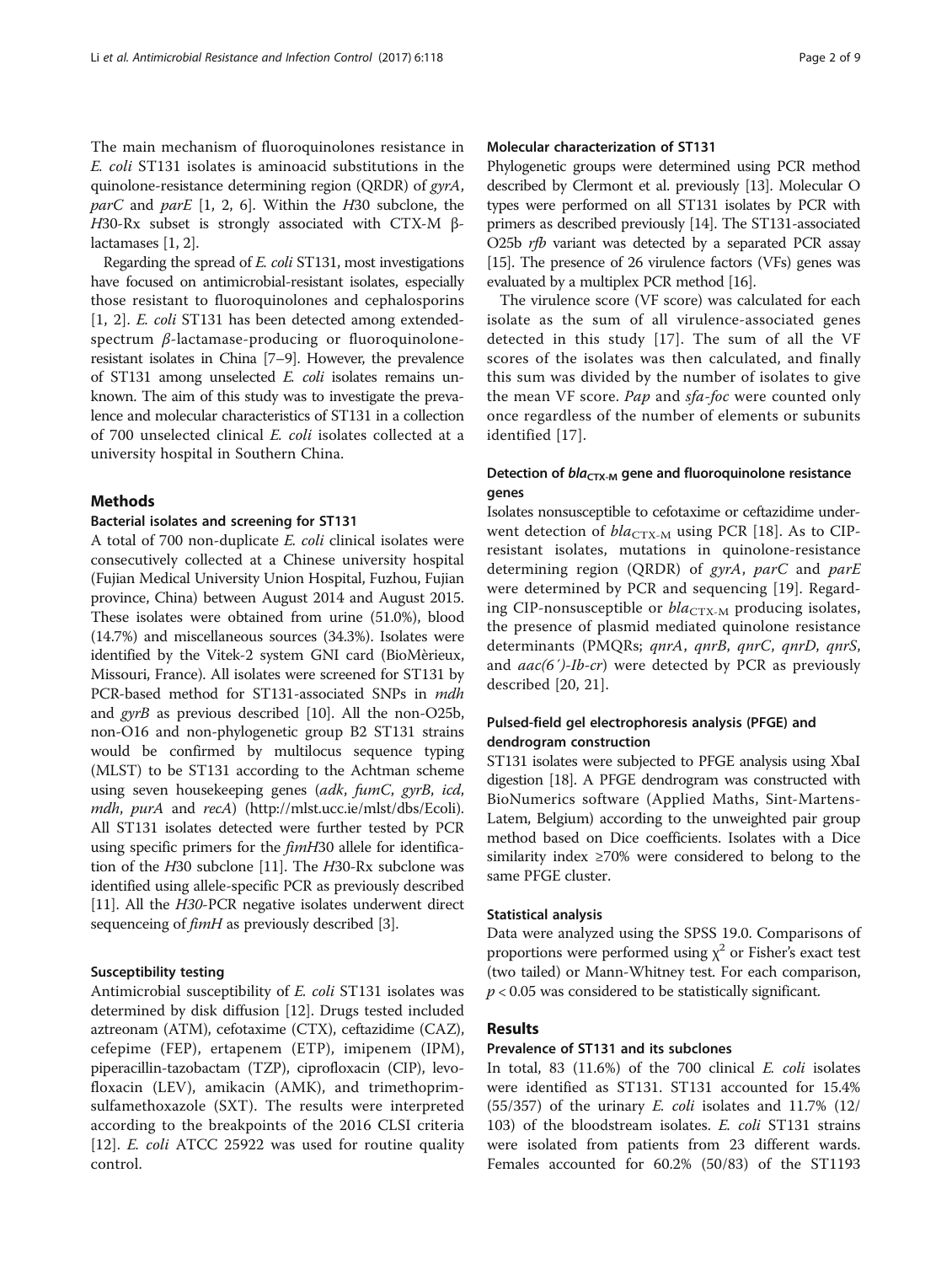| Characteristics                                                                              |                | ST131 subclones, number of isolates (%) |                |                | $P^a$                 |                  |                         |
|----------------------------------------------------------------------------------------------|----------------|-----------------------------------------|----------------|----------------|-----------------------|------------------|-------------------------|
|                                                                                              | Total          | H30Rx                                   | H30 non-Rx     | H41            | H41 vs<br>H30 non -Rx | H41 vs<br>H30-Rx | H30 Rx vs<br>H30 non-Rx |
|                                                                                              | $N = 83$ (%)   | $n = 13$                                | $n = 40$       | $n = 30$       |                       |                  |                         |
| PCR O type                                                                                   |                |                                         |                |                |                       |                  |                         |
| O25b                                                                                         | 55(66.3%)      | 12(92.3%)                               | 40(100%)       | $3(10.0\%)$    | < 0.001               | < 0.001          |                         |
| O16                                                                                          | 28(33.7%)      | 1(7.7%)                                 | $\mathbf 0$    | 27(90.0%)      |                       |                  |                         |
| Antimicrobial resistance                                                                     |                |                                         |                |                |                       |                  |                         |
| ATM                                                                                          | 30(36.1%)      | 12(92.3%)                               | 11(27.5%)      | 7(23.3%)       |                       | < 0.001          | < 0.001                 |
| CAZ                                                                                          | 22(26.5%)      | 10(76.9%)                               | 5(12.5%)       | 7(23.3%)       |                       | 0.002            | < 0.001                 |
| <b>CTX</b>                                                                                   | 59(71.1%)      | 12(92.3%)                               | 28(70%)        | 19(63.3%)      |                       |                  |                         |
| FEP                                                                                          | 26(31.3%)      | 11(84.6%)                               | 10(25.0%)      | 5(16.7%)       |                       | < 0.001          | < 0.001                 |
| <b>TZP</b>                                                                                   | $1(1.2\%)$     | 0                                       | 0              | $1(3.3\%)$     |                       |                  |                         |
| $\ensuremath{\mathsf{C}}\xspace\ensuremath{\mathsf{I}}\xspace\ensuremath{\mathsf{P}}\xspace$ | 58(69.9%)      | 13(100%)                                | 40(100%)       | 5(16.7%)       | < 0.001               | < 0.001          |                         |
| LEV                                                                                          | 58(69.9%)      | 13(100%)                                | 40(100%)       | 5(16.7%)       | < 0.001               | < 0.001          |                         |
| AMK                                                                                          | 7(8.4%)        | 3(23.1%)                                | $1(2.50\%)$    | $3(10.0\%)$    |                       |                  | 0.042                   |
| SXT                                                                                          | 56(67.5%)      | 10(76.9%)                               | 24(60.0%)      | 22(73.3%)      |                       |                  |                         |
| $blaCTX-M$ type                                                                              |                |                                         |                |                |                       |                  |                         |
| $CTX-M-14$                                                                                   | 37(44.6%)      | 0                                       | 22(55.0%)      | 15(50.0%)      |                       | 0.001            | < 0.001                 |
| $CTX-M-15$                                                                                   | 22(26.5%)      | 12(92.3%)                               | 7(17.5%)       | $3(10.0\%)$    |                       | < 0.001          | < 0.001                 |
| CTX-M-14,15                                                                                  | 2(2.40%)       | 0                                       | $2(5.0\%)$     | 0              |                       |                  |                         |
| <b>CTX-M-123</b>                                                                             | $1(1.2\%)$     | 0                                       | 0              | $1(3.3\%)$     |                       |                  |                         |
| No ESBL <sup>b</sup>                                                                         | 21(25.3%)      | $1(7.7\%)$                              | 11(27.5%)      | 9(30.0%)       |                       |                  |                         |
| $\mathsf{FQ}^\mathsf{R}$ genes <sup>c</sup>                                                  |                |                                         |                |                |                       |                  |                         |
| 5 gyrA, parC and parE mutations <sup>d</sup>                                                 | 51(61.4%)      | 13(100%)                                | 35(87.5%)      | $3(10.0\%)$    | < 0.001               | < 0.001          |                         |
| $aac(6')$ -lb-cr                                                                             | 14(16.9%)      | 10(76.9%)                               | 0              | 4(13.3%)       | 0.012                 | < 0.001          | < 0.001                 |
| qnr                                                                                          | $4(4.8\%)$     | 0                                       | $2(5.0\%)$     | $2(6.70\%)$    |                       |                  |                         |
| Adhesins                                                                                     |                |                                         |                |                |                       |                  |                         |
| papAH                                                                                        | 22 (26.5%)     | 12(92.3%)                               | 6 (15.0%)      | 4(13.3%)       |                       | < 0.001          | < 0.001                 |
| papC                                                                                         | 23 (27.7%)     | 13(100%)                                | $6(15.0\%)$    | 4(13.3%)       |                       | < 0.001          | < 0.001                 |
| papEF                                                                                        | 22 (26.5%)     | 12(92.3%)                               | 7(17.5%)       | $3(10.0\%)$    |                       | < 0.001          | < 0.001                 |
| papG allele I                                                                                | 0              | 0                                       | $\mathbf 0$    | $\mathbb O$    |                       |                  |                         |
| papG allele II                                                                               | 21 (25.3%)     | 12(92.3%)                               | 6 (15.0%)      | 3(10.0%)       |                       | < 0.001          | < 0.001                 |
| sfa/focDE                                                                                    | $1(1.2\%)$     | 0                                       | $1(2.50\%)$    | 0              |                       |                  |                         |
| $\mathit{focG}$                                                                              | $\overline{O}$ | $\circ$                                 | $\overline{0}$ | 0              |                       |                  |                         |
| afa/draBC                                                                                    | $7(8.4\%)$     | 0                                       | $2(5.0\%)$     | 5(16.7%)       |                       |                  |                         |
| $f\!imH$                                                                                     | 82 (98.8%)     | 13(100%)                                | 39(97.5%)      | 30(100%)       |                       |                  |                         |
| gafD                                                                                         | 0              | $\overline{0}$                          | $\overline{0}$ | $\overline{0}$ |                       |                  |                         |
| sfaS                                                                                         | $7(8.4\%)$     | $3(23.1\%)$                             | 3(7.5%)        | $1(3.3\%)$     |                       |                  |                         |
| Toxins                                                                                       |                |                                         |                |                |                       |                  |                         |
| hlyA                                                                                         | 14 (16.9%)     | 11(84.6%)                               | $1(2.50\%)$    | 2(6.70%)       |                       | < 0.001          | < 0.001                 |
| $cnf1$                                                                                       | 10 (12.0%)     | 8(61.5%)                                | $1(2.50\%)$    | $1(3.3\%)$     |                       | 0.002            | < 0.001                 |
| cdtB                                                                                         | 0              | 0                                       | 0              | $\circ$        |                       |                  |                         |
| $c$ va $C$                                                                                   |                |                                         |                |                |                       |                  |                         |
|                                                                                              | 3(3.6%)        | 0                                       | 0              | $3(10.0\%)$    | 0.042                 |                  |                         |

<span id="page-2-0"></span>Table 1 Characteristics of E. coli ST131 isolates by fimH subtyping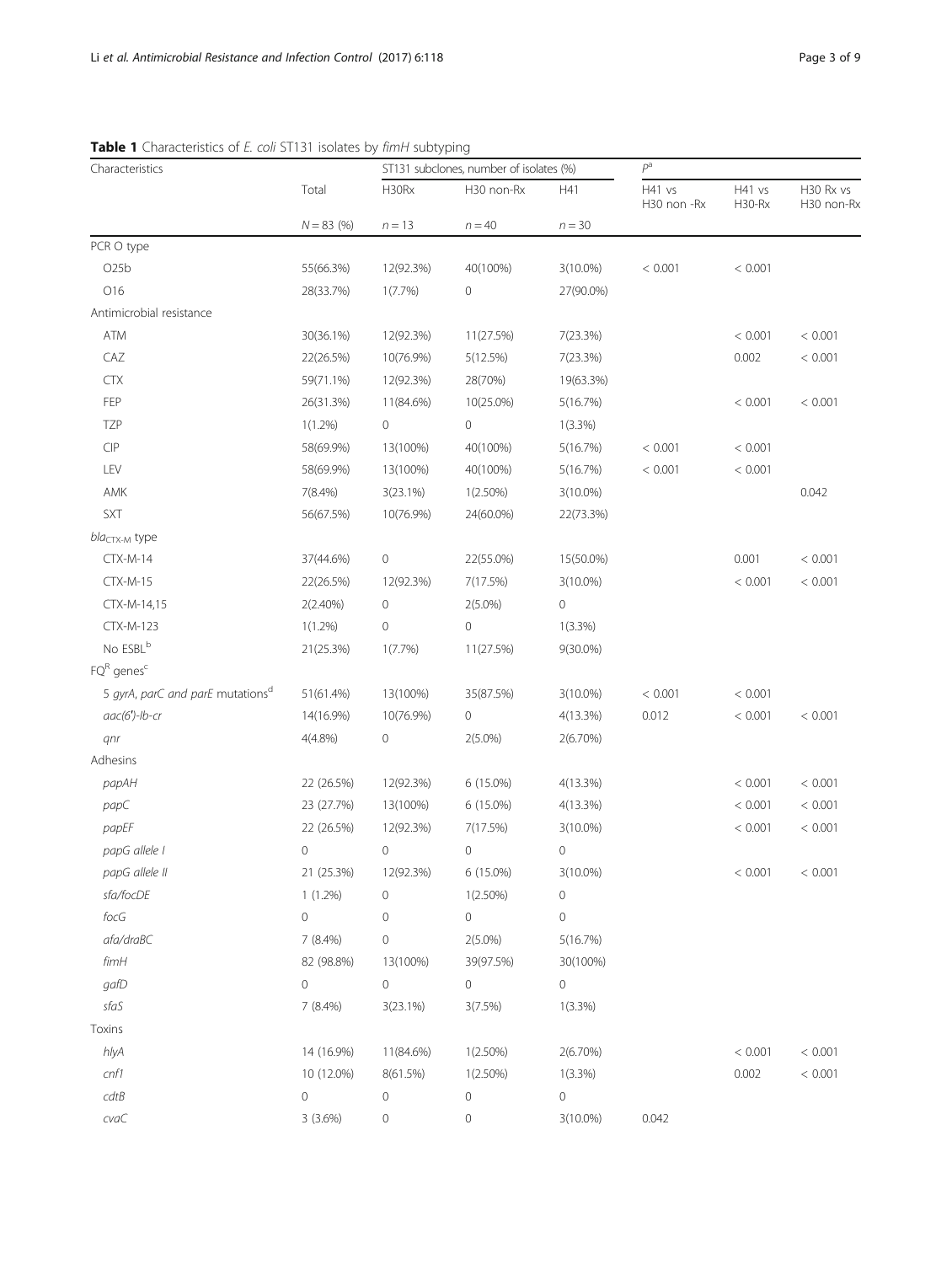| Table 1 Characteristics of E. coli ST131 isolates by fimH subtyping (Continued) |
|---------------------------------------------------------------------------------|
|---------------------------------------------------------------------------------|

| Characteristics               |              | ST131 subclones, number of isolates (%) |                |              | $P^a$                 |                  |                         |
|-------------------------------|--------------|-----------------------------------------|----------------|--------------|-----------------------|------------------|-------------------------|
|                               | Total        | H30Rx                                   | H30 non-Rx     | H41          | H41 vs<br>H30 non -Rx | H41 vs<br>H30-Rx | H30 Rx vs<br>H30 non-Rx |
|                               | $N = 83$ (%) | $n = 13$                                | $n = 40$       | $n = 30$     |                       |                  |                         |
| Siderophores                  |              |                                         |                |              |                       |                  |                         |
| fyuA                          | 81 (97.6%)   | 13(100%)                                | 38(95.0%)      | 30(100%)     |                       |                  |                         |
| iutA                          | 77 (92.8%)   | 13(100%)                                | 38(95.0%)      | 26(86.7%)    |                       |                  |                         |
| Capsules                      |              |                                         |                |              |                       |                  |                         |
| kpsMT II                      | 62 (74.7%)   | $9(69.2\%)$                             | 33(82.5%)      | 20(66.7%)    |                       |                  |                         |
| kpsMT III                     | $\circ$      | 0                                       | $\circ$        | $\circ$      |                       |                  |                         |
| kpsMT K1                      | 10 (12.0%)   | 2(15.4%)                                | 5(12.5%)       | $3(10.0\%)$  |                       |                  |                         |
| kpsMT K5                      | 47 (56.6%)   | 11(84.6%)                               | 29(72.5%)      | 7(23.3%)     | < 0.001               | 0.001            |                         |
| Miscellaneous                 |              |                                         |                |              |                       |                  |                         |
| nfaE                          | 0            | $\mathbf{0}$                            | $\mathbf{0}$   | $\circ$      |                       |                  |                         |
| rfc                           | $\circ$      | $\mathbf 0$                             | $\mathbf 0$    | $\mathbf{0}$ |                       |                  |                         |
| malX                          | 76 (91.6%)   | 13(100%)                                | 37(92.5%)      | 26(86.7%)    |                       |                  |                         |
| traT                          | 73 (88.0%)   | 13(100%)                                | 32(80.0%.)     | 28(93.3%)    |                       |                  |                         |
| Virulence scores <sup>e</sup> |              | 9                                       | $\overline{7}$ | 6            |                       | 0.001            | 0.001                   |

 $a^2P$  values, by either  $\chi^2$  or Fisher's exact test or Mann-Whitney test, are shown where  $P < 0.05$ <br>breps cry M type extended spectrum  $R$  lastamase gapes

bESBL, CTX-M-type extended-spectrum-β-lactamase genes

 ${}^{\mathsf{c}}\mathsf{FQ}^{\mathsf{R}}$ , fluoroquinolone resistance<br> ${}^{\mathsf{d}}\mathsf{G}_{\mathsf{V}\mathsf{r}}$ A S83 L D87N ParC S80L E9 dGyrA S83 L, D87N, ParC S80I, E84V, and ParE I529L

emedian number of virulence factors (range)

isolates, and the median age was 62 years (range, 5 years to 89 years).

The results of O typing revealed that ST131 isolates belonged to two types (O25b and O16). All the 83 ST131 isolates were O-antigen typeable. O25b (66.3%) was the most prevalent type, followed by O16 (33.7%) (Table [1](#page-2-0)). The majority (52/55, 94.5%) of O25b ST131 isolates belonged to fimH30, while 96.4% (27/28) of O16 ST131 isolates were fimH41subclone. The distribution of O types was not significantly associated with specimen type or source (Table [2\)](#page-4-0).

Subclone typing showed that H30 lineage comprised 63.9% (53/83) of the ST131 isolates, including 13 (15.7%) H30-Rx and 40 (48.2%) H30 non-Rx (Table [1](#page-2-0)). The remaining 30 isolates belonged to fimH41 subclone. Among ciprofloxacin-resistant ST131 isolates, 84.5% (49/58) belonged to the H30 lineage.

#### Antimicrobial susceptibility

Among the 83 ST131 isolates, the highest rates of resistance were to CTX (71.7%), CIP (69.9%), LEV (69.9%) and SXT (67.5%). On the contrary, resistance rates were low to ATM (36.1%), FEP (31.3%), CAZ (26.5%), AMK (8.4%) and TZP (1.2%). None of the isolates was resistant to imipenem or ertapenem. These findings are summarized in Table [1.](#page-2-0)

Compared with O25b-ST131 isolates, O16-ST131 isolates were shown to have a lower resistance to fluoroquinolones (CIP and LEV) and FEP, and had a similar resistance to third generation cephalosporins (CTX and CAZ) (Table [2](#page-4-0)).

#### CTX-M ESBL and fluoroquinolone resistance mechanisms

 $bla_{CTX-M}$  genes were harbored by 62 (74.7%) E. coli ST131 isolates. Of these, 37 isolates carried  $bla_{\text{CTX-M-14}}$ , 22 isolates carried  $bla_{CTX-M-15}$  and 1 isolates carried  $bla_{\text{CTX-M-123}}$ . The remaining 2 isolates co-produced  $bla_{\text{CTX-M-14}}$  and  $bla_{\text{CTX-M-15}}$ .

All CTX-M-14 producers were H30 non-Rx and H41, whereas most ST131 H30-Rx subclones were CTX-M-15 producers (92.3%, 12/13; Table [1](#page-2-0)).

All 58 ciprofloxacin-resistant ST131 isolates contained 4 or 5 nonsynonymous mutations in gyrA, parC and parE. All these ST131 isolates had a set of 3 conserved QRDR amino acid substitutions (GyrA S83 L, D87N and ParC S80I). The presence of 5 mutations (GyrA S83 L, D87N, ParC S80I, E84V and ParE I529L) was significantly more prevalent among  $H30$  isolates than  $H41$  ( $P < 0.001$ ). These findings are summarized in Table [1](#page-2-0). Meanwhile, these 5 mutations were strongly associated with O25b subclones (Table [3\)](#page-5-0).

Three types of PMQR determinants were found in 16 ST131 isolates, including  $aac(6')$ -Ib-cr (n = 14), qnrS1  $(n = 2)$  and *qnrB1* (n = 2). Two ST131 isolates coproduced  $qnrB1$  and  $aac(6')$ -Ib-cr.  $aac(6')$ -Ib-cr were significantly concentrated in H30-Rx isolates than non H30-Rx isolates  $(P < 0.001)$  (Table [1\)](#page-2-0).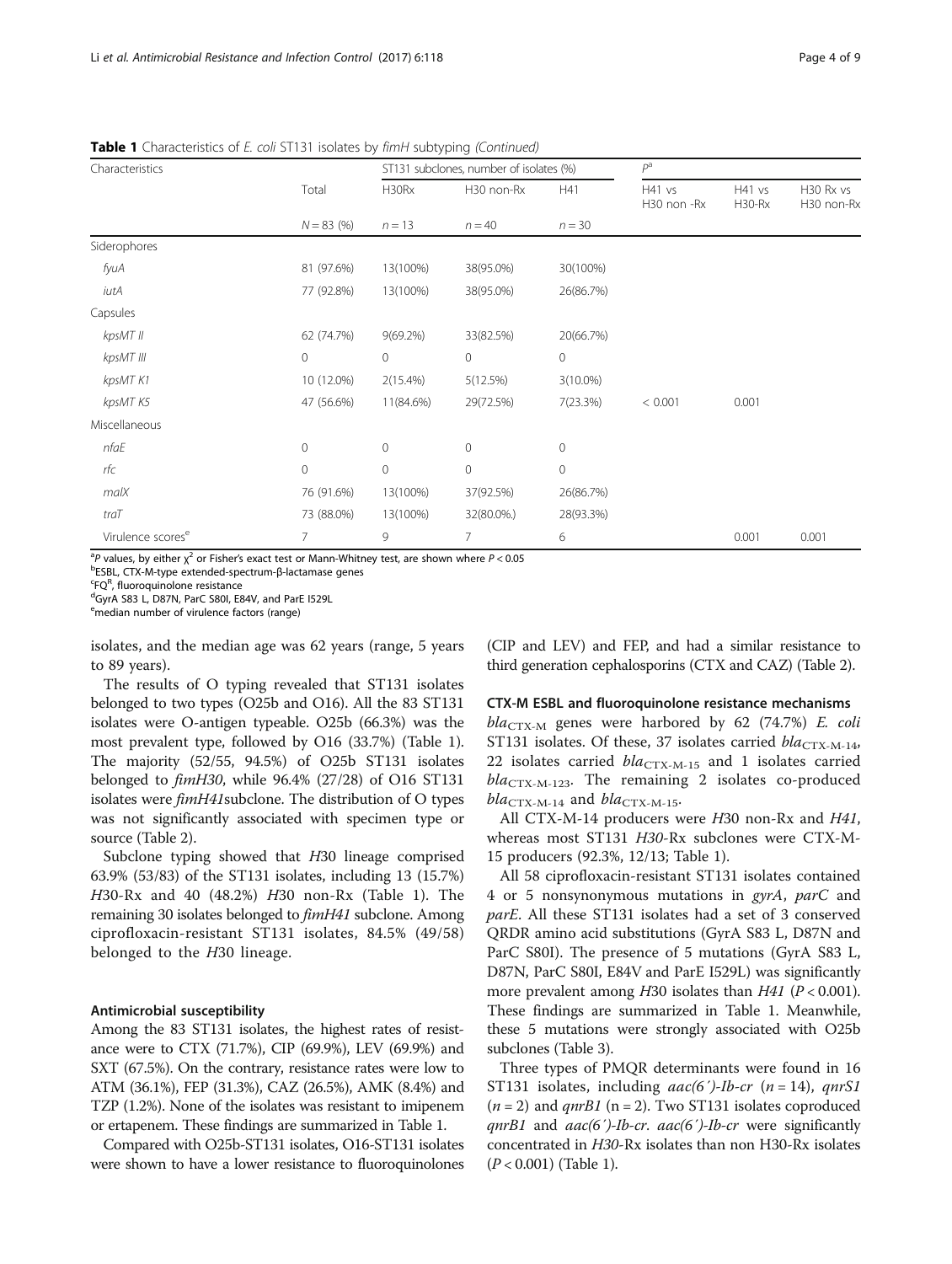| Characteristics                                                                              | Clonal groups, number of isolates (%) | $P^a$               |                     |             |
|----------------------------------------------------------------------------------------------|---------------------------------------|---------------------|---------------------|-------------|
|                                                                                              | All isolates $(n = 83)$               | O25b $(n = 55)$     | O16 ( $n = 28$ )    | O25b vs O16 |
| Source                                                                                       |                                       |                     |                     |             |
| Urine                                                                                        | 55 (66.3%)                            | 36 (65.5%)          | 19 (67.9%)          |             |
| Blood                                                                                        | 12 (14.5%)                            | 10 (18.2%)          | $2(7.1\%)$          |             |
| Other                                                                                        | 16 (19.3%)                            | 9 (16.4%)           | 7 (25.0%)           |             |
| Antimicrobial resistance                                                                     |                                       |                     |                     |             |
| ATM                                                                                          | 30 (36.1%)                            | 24 (43.6%)          | 6 (21.4%)           |             |
| CAZ                                                                                          | 22 (26.5%)                            | 16 (29.1%)          | 6 (21.4%)           |             |
| <b>CTX</b>                                                                                   | 59 (71.1%)                            | 41 (74.5%)          | 18 (64.3%)          |             |
| FEP                                                                                          | 26 (31.3%)                            | 22 (40.0%)          | 4 (14.3%)           | 0.024       |
| <b>TZP</b>                                                                                   | $1(1.2\%)$                            | $\mathbf 0$         | $1(3.6\%)$          |             |
| $\ensuremath{\mathsf{C}}\xspace\ensuremath{\mathsf{I}}\xspace\ensuremath{\mathsf{P}}\xspace$ | 58 (69.9%)                            | 49 (89.1%)          | 9 (32.1%)           | < 0.001     |
| LEV                                                                                          | 58 (69.9%)                            | 49 (89.1%)          | $9(32.1\%)$         | < 0.001     |
| AMK                                                                                          | 7 (8.4%)                              | 4(7.3%)             | 3 (10.7%)           |             |
| SXT                                                                                          | 56 (67.5%)                            | 36 (65.5%)          | 20 (71.4%)          |             |
| Adhesins                                                                                     |                                       |                     |                     |             |
| papAH                                                                                        | 22 (26.5%)                            | 19 (34.5%)          | 3 (10.7%)           | 0.034       |
| papC                                                                                         | 23 (27.7%)                            | 21 (38.2%)          | $2(7.1\%)$          | 0.004       |
| papEF                                                                                        | 22 (26.5%)                            | 19 (34.5%)          | 3 (10.7%)           | 0.034       |
| papG allele I                                                                                | $\circ$                               | $\mathbf 0$         | $\mathbf 0$         |             |
| papG allele II                                                                               | 21 (25.3%)                            | 18 (32.7%)          | 3 (10.7%)           | 0.034       |
| sfa/focDE                                                                                    | $1(1.2\%)$                            | $1(1.8\%)$          | $\mathbf 0$         |             |
| $\mathit{focG}$                                                                              | $\mathbf 0$                           | $\mathbf 0$         | $\mathbf 0$         |             |
| afa/draBC                                                                                    | 7 (8.4%)                              | 2(3.6%)             | 5 (17.9%)           | 0.040       |
| fimH                                                                                         | 82 (98.8%)                            | 54 (98.2%)          | 28 (100%)           |             |
| gafD                                                                                         | $\mathbb O$                           | $\mathbf 0$         | $\mathbf 0$         |             |
| sfaS                                                                                         | 7 (8.4%)                              | 6 (10.9%)           | $1(3.6\%)$          |             |
| Toxins                                                                                       |                                       |                     |                     |             |
| hlyA                                                                                         | 14 (16.9%)                            | 11 (20.0%)          | 3 (10.7%)           |             |
| cnf1                                                                                         | 10 (12.0%)                            | 8 (14.5%)           | 2 (7.1%)            |             |
| cdtB                                                                                         | $\overline{0}$                        | $\overline{0}$      | $\overline{0}$      |             |
| $c$ va $C$                                                                                   | 3(3.6%)                               | $1(1.8\%)$          | 2(7.1%)             |             |
| Siderophores                                                                                 |                                       |                     |                     |             |
| fyuA                                                                                         | 81 (97.6%)                            | 53 (96.4%)          | 28 (100%)           |             |
| $i$ ut $A$                                                                                   | 77 (92.8%)                            | 52 (94.5%)          | 25 (89.3%)          |             |
| Capsules                                                                                     |                                       |                     |                     |             |
| kpsMTII                                                                                      | 62 (74.7%)                            | 43 (78.2%)          | 19 (67.9%)          |             |
| kpsMTIII                                                                                     | $\circ$                               | 0                   | $\mathsf{O}\xspace$ |             |
| kpsMT K1                                                                                     | 10 (12.0%)                            | 8 (14.5%)           | $2(7.1\%)$          |             |
| kpsMT K5                                                                                     | 47 (56.6%)                            | 40 (72.7%)          | 7 (25.0%)           | < 0.001     |
| Miscellaneous                                                                                |                                       |                     |                     |             |
| nfaE                                                                                         | $\mathbf 0$                           | $\mathsf{O}\xspace$ | $\mathbf 0$         |             |
| $r\!f\!c$                                                                                    | 0                                     | 0                   | $\mathbf 0$         |             |

<span id="page-4-0"></span>

| <b>Table 2</b> The sample sources and distribution of virulence factors among different O-serotype of E. coli ST131 isolates |  |  |  |
|------------------------------------------------------------------------------------------------------------------------------|--|--|--|
|------------------------------------------------------------------------------------------------------------------------------|--|--|--|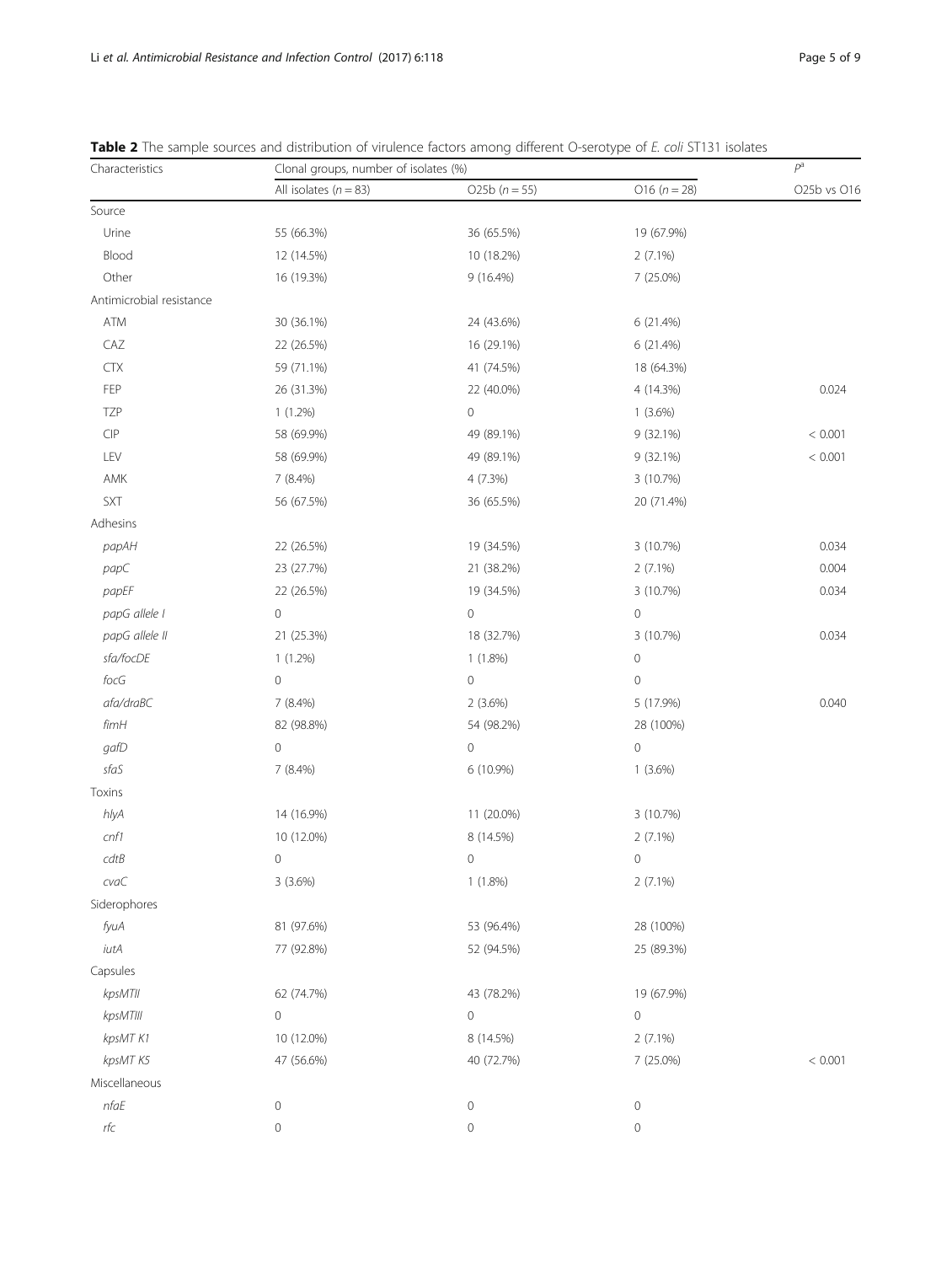| Characteristics               | Clonal groups, number of isolates (%) | D <sup>d</sup> |                |             |
|-------------------------------|---------------------------------------|----------------|----------------|-------------|
|                               | All isolates $(n = 83)$               | $025b(n=55)$   | $016 (n = 28)$ | O25b vs O16 |
| malX                          | 76 (91.6%)                            | 51 (92.7%)     | 25 (89.3%)     |             |
| traT                          | 73 (88.0%)                            | 46 (83.6%)     | 27 (96.4%)     |             |
| Virulence scores <sup>b</sup> | 7 (3 to 11)                           | 7(3 to 11)     | 6 (4 to 10)    |             |

<span id="page-5-0"></span>Table 2 The sample sources and distribution of virulence factors among different O-serotype of E. coli ST131 isolates (Continued)

<sup>a</sup>P values, by either  $\chi^2$  or Fisher's exact test, are shown where  $P < 0.05$ <br><sup>b</sup>median number of virulence factors (range)

b<sub>median</sub> number of virulence factors (range)

# Virulence factors

The most frequent VF genes were  $fimH$  (type 1 fimbriae),  $f$ yuA (yersiniabactin), iutA (iron uptake gene), malX (pathogenicity-associated island marker), kpsMT II (group II capsule), and  $traT$  (outer membrane lipoprotein), each of which was detected in ≥60% of the isolates. In contrast, 8 genes were each identified in less than 10% of isolates, including cvaC, sfa/focDE, sfaS, afa/draBC, focG, papG allele I, gafD, cdtB, kpsMTIII, nfaE and rfc. The median virulence score was 7 (range, 3 to 11). Among the two O groups, the median virulence scores (ranges) were 7 (3 to 11) for O25b-ST131 and 6 (4 to 10) for O16-ST131, respectively.

ST131 H30-Rx isolates possessed the highest virulence score (mean, 9; range, 7 to11). ST131 H30 non-Rx and H41 isolates showed similar virulence scores and ranges of VFs (mean scores, 7 [range, 4 to 9] and 6 [range, 3 to 9], respectively). ST131 H30-Rx isolates had significantly higher virulence score than H30 non-Rx and H41 isolates (Table [1\)](#page-2-0). Four adhesins ( $papAH$ ,  $papC$ ,  $papEF$  and  $papG$ *allele II*) and two toxins  $(hlyA$  and  $cnfI)$  were significantly more frequent among ST131 H30-Rx isolates (Table [1](#page-2-0)).

#### Bacterial clonal relatedness

PFGE analysis of the 83 E. coli ST131 isolates demonstrated that these isolates were classified into 68 pulsotypes (named 1–68, Fig. [1](#page-6-0)) and these subtypes were grouped into 23 different PFGE clusters (named A-W, in Fig. [1\)](#page-6-0) using 70% similarity cut-off value. Two PFGE clusters (C and D) were predominant, grouping 13 and 14 isolates, respectively, whereas the other 21 PFGE clusters contained up to 9 ST131 isolates each (Fig. [1](#page-6-0)). Cluster C contained 92.3% (12/ 13) of H30-Rx isolates. The majority of O16 ST131 isolates belonged to two clusters (H and I), grouping 5 and 9 isolates. As shown in Fig. [1](#page-6-0), at 63% similarity level, O25b-ST131 isolates were clustered into six major clonal groups, while 92.9% of the O16 isolates were clustered into two clonal groups (group one contained clusters H, I, J and K, and group two contained clusters O, P, Q, R and S).

# **Discussion**

To our knowledge, this is the first molecular survey reporting the prevalence and characteristics of E. coli ST131 and its subclones among unselected clinical isolates in China. We found E. coli ST131 accounted for 11.6% of all E. coli isolates, which is similar to rates reported previously [[1](#page-8-0), [22](#page-8-0), [23\]](#page-8-0). In addition, there was a similar distribution of ST131 among urine and blood samples. Meanwhile, the PFGE study indicated that ST131 isolates in this study were highly diverse at the pulsotype level and there was no predominated clone (Fig. [1\)](#page-6-0).

O25b was previously considered the predominant ST131 clone type, while O16 isolates accounted for a small percentage [[1](#page-8-0), [2, 24\]](#page-8-0). Similar to previous studies [[23](#page-8-0), [24](#page-8-0)],

|                  |               |                 | $\overline{\phantom{0}}$ |                 | $\tilde{}$  |              |               |              |
|------------------|---------------|-----------------|--------------------------|-----------------|-------------|--------------|---------------|--------------|
| ClP <sup>a</sup> | fimH type (n) | $O$ type $(n)$  | $\mathbb N$              | gyrA            | parC        | parE         | aac(6')-lb-cr | qnr(n)       |
| R                | H30           | O25b            | 48                       | S83 L, D87N     | S80I, E84V  | <b>I529L</b> | 9             | qnrS1(1)     |
| R                | H41           | O16             | 3                        | S83 L, D87N     | S80I, E84V  | <b>I529L</b> |               | qnB1(1)      |
| R                | H30           | O25b            |                          | S83 L, D87N     | <b>S801</b> | P415L        |               |              |
| R                | H41           | O16             |                          | S83 L, D87N     | <b>S801</b> | <b>I529L</b> |               |              |
| R                | H41           | O16             |                          | S83 L, D87N     | <b>S801</b> | <b>S458A</b> |               |              |
| R                | H41           | O <sub>16</sub> | 3                        | S83 L, D87N     | <b>S801</b> | L445H        |               |              |
| R                | H41           | O25b            |                          | S83 L, D87N     | <b>S801</b> | L445H        |               |              |
|                  | H41           | O25b            |                          | ND <sup>b</sup> | <b>ND</b>   | ND.          |               | qnB1(1)      |
| S                | H41           | O16             | 19                       | <b>ND</b>       | <b>ND</b>   | ND.          |               |              |
| S                | H41           | O25b            | 2                        | <b>ND</b>       | <b>ND</b>   | ND.          |               | $qnrS1(1)^c$ |
| S                | H30           | O25b            | 3                        | <b>ND</b>       | <b>ND</b>   | ND.          |               | $\equiv$     |

**Table 3** Fluoroquinolone resistance mechanisms, O types and fimH subclone among 83 ST131 E. coli isolates

<sup>a</sup>R, resistant; I, intermediate; S, susceptible

<sup>b</sup>ND, not detected

<sup>c</sup>In this isolate,  $bla_{\text{CTX-M-15}}$  was positive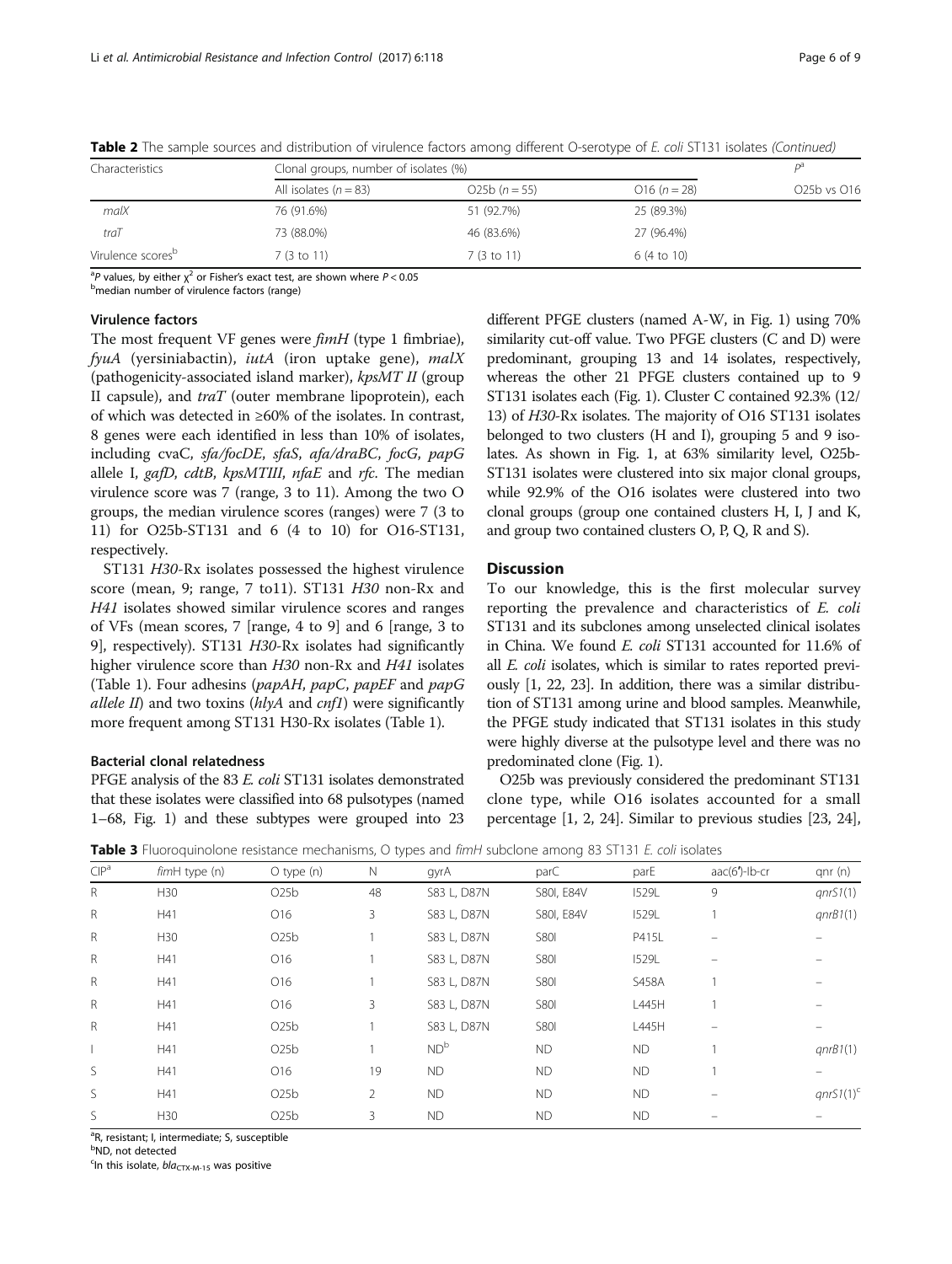<span id="page-6-0"></span>

Fig. 1 Pulsed-field gel electrophoresis (PFGE) of XbaI-digested DNA from 83 ST131 E. coli isolates. Strain designation, Sample source, O serotype, H30 Rx and PFGE patterns are shown. Green box indicated the main cluster of ST131 H30 Rx isolates using 70% similarity cut-off value. Red box showed the two main clusters of O16 ST131 isolates at 63% similarity level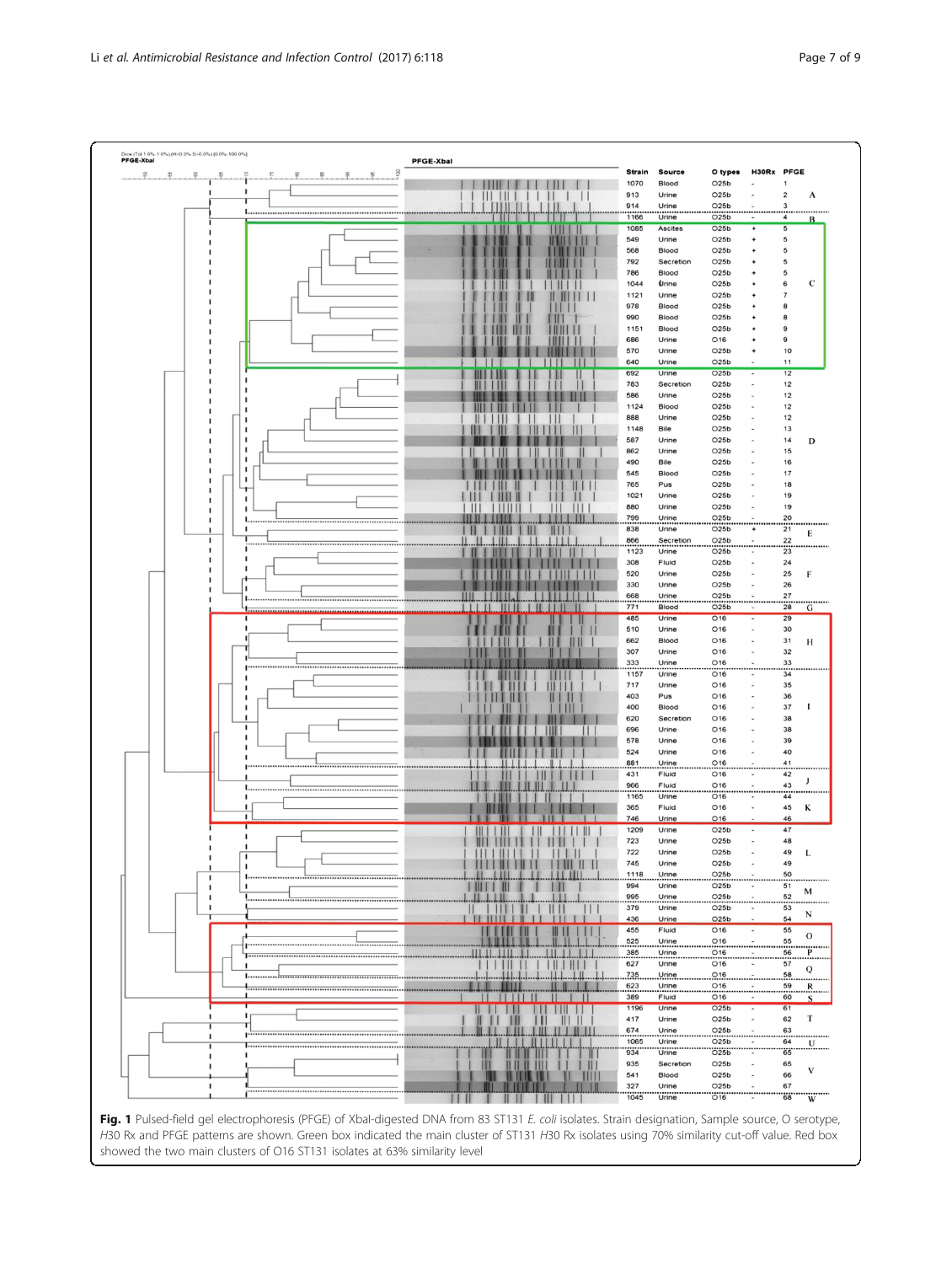O25b-B2-ST131 in this study was the predominant clone among clinical E. coli isolates. Notably, a high percentage (33.6%) of O16-B2-ST131 was found in the present study. In China, a recent study found that O16-B2- ST131 accounted for the predominant subset among ST131 fecal E. coli isolates [[25\]](#page-8-0). However, among E. coli clinical isolates, all other researches focused on O25b-B2-ST131 in our country and no data are available on the prevalence of O16-B2-ST131 among E. coli clinical isolates till now, the present study is the first to show the presence of O16-B2-ST131 in this country. Taken together with the previous study [[25\]](#page-8-0), these findings suggest that O16-B2-ST131 may emerge as an important type of E. coli ST131 in China. The rate of O25b-B2-ST131 was not striking in this study. However, the O16-B2-ST131 may need special attention for the high percentages found in our results and previous study [\[25\]](#page-8-0). As discussed before, the clonal group should be investigated in the future study in other geographical regions in China [\[25, 26\]](#page-8-0).

The H30 lineage was a very important ST131 subclone, which firstly appeared in the year of 2000 and expanded rapidly to become the most dominant and extensively distributed multidrug-resistant lineage of E. coli worldwide [[1, 2](#page-8-0)]. Within the  $H30$  subclone, the  $H30$ -Rx subset is a major drug-resistant pathogen among fluoroquinoloneresistant E. coli isolates and is associated with  $bla_{\text{CTX-M-15}}$ [[1, 2\]](#page-8-0). In this study, we also explored the prevalence of H30 lineage and H30-Rx sublineage among E. coli ST131 isolates. H30 lineage accounted for the majority of ST131 isolates in our study, which is similar to those in previous studies [[22, 23](#page-8-0)]. However, the prevalence of H30-Rx ST131 was obviously lower than those reported in other researches [[23](#page-8-0), [27](#page-8-0)]. Meanwhile, the great majority of H30-Rx isolates harbored  $bla_{\text{CTX-M-15}}$  in this study. Resistances to 11 most commonly used antimicrobials were evaluated in this study. Our findings support the strong association of H30-Rx sublineage with multidrug resistance and the presence of  $bla_{\text{CTX-M-15}}$  (Table [1](#page-2-0)). We also identified the H30-Rx with the presence of *aac*(6')-*Ib-cr* (Table [1](#page-2-0)). Resistance of fluoroquinolones is mainly due to chromosomal mutations in the QRDR regions, especially in gyrA and parC [[28, 29](#page-8-0)]. In this study, A set of 3 conserved mutations in QRDR regions (GyrA S83 L, D87N, and ParC S80I) could be found in all the CIP-resistant ST131 isolates. These chromosomal mutations have been previously linked to fluoroquinolone resistance [\[23](#page-8-0), [30](#page-8-0)]. Meanwhile, 5 mutations (GyrA S83 L, D87N, ParC S80I, E84V and ParE I529L) were strongly associated with H30 ST131 isolates, which is similar to the previous studies [[23, 31](#page-8-0)].

Regarding virulence factors, fimH, fyuA, iutA, kpsMTII and traT were the most prevalent virulence factors found in this study, which have been associated with E. coli ST131 isolates in previous studies [\[1](#page-8-0), [32\]](#page-8-0). There was a similar prevalence rate for these five virulence factors within

different O types ST131 isolates (Table [2\)](#page-4-0). O16-B2-ST131 isolates harbored similar number of virulence genes than O25b-ST131 isolates. Compared with O25b-B2-ST131 isolates, O16-B2-ST131 isolates harbored less virulence factors of adhesins (papAH, papC, papEF and papG alleleII).The pap adhesion genes probably played an important role in the pathophysiology of pyelonephritis caused by E. coli [[33, 34\]](#page-8-0). This property probably suggests that O16-B2-ST131 isolates have a lower adhesive ability and pathogenicity than O25b-B2-ST131. Meanwhile, O25b-B2-ST131 isolates were significantly more likely to possess kpsMT K5 than O16-B2-ST131 isolates. kpsMT K5 is a capsule synthesis gene [\[16](#page-8-0)]. The possession of the gene may enhance the pathogenesis of O25b-B2-ST131 isolates due to the evasion of phagocytosis (capsule encoded by kpsMT K5).

In conclusion, to our knowledge, this is the first report on the prevalence and molecular characteristic of ST131 clonal group among consecutive clinical E. coli isolates in China. Our findings demonstrated that ST131 lineage accounts for a small proportion of clinical E. coli isolates in China, which included two major groups: O25b-B2- ST131 and O16-B2-ST131. Our results implies that O16- B2-ST131 subclone may be an important type of E. coli ST 131 in China, which suggests that future studies should not ignore such clone in this country.

#### Abbreviations

E. coli: Escherichia coli; ESBL: Extended-spectrum β-lactamases; MLST: multilocus sequence typing; QRDR: Quinolone-resistance determining region; PFGE: Pulsed-field gel electrophoresis analysis; ST: Sequence type; VF: Virulence score

#### Acknowledgements

The authors thank Prof. Yohei Doi, University of Pittsburgh School of Medicine (USA) for his useful discussion and for his critical review of the manuscript.We also thank Prof. Hu Fupin, Institute of Antibiotics, Huashan Hospital, for his kindly help in performing PFGE experiment.

#### Funding

This study was supported by the Fujian Provincial Funds for Distinguished Young Scientists in Colleges and Universities, China (grant no. JA13134), and the Medical Elite Cultivation Program of Fujian, China (grant no. 2015-ZQN-ZD-15).

#### Availability of data and materials

All the data supporting the findings are presented in the manuscript.

#### Authors' contributions

BL and YC designed the experiment, BL wrote the manuscript. YL, FL and QH performed the experiments. CL participated in data analysis. YC reviewed the draft. All authors read and approved the final manuscript.

#### Ethics approval and consent to participate

Not applicable.

#### Consent for publication

Not applicable.

#### Competing interests

The authors declare that they have no competing interests.

#### Publisher's Note

Springer Nature remains neutral with regard to jurisdictional claims in published maps and institutional affiliations.